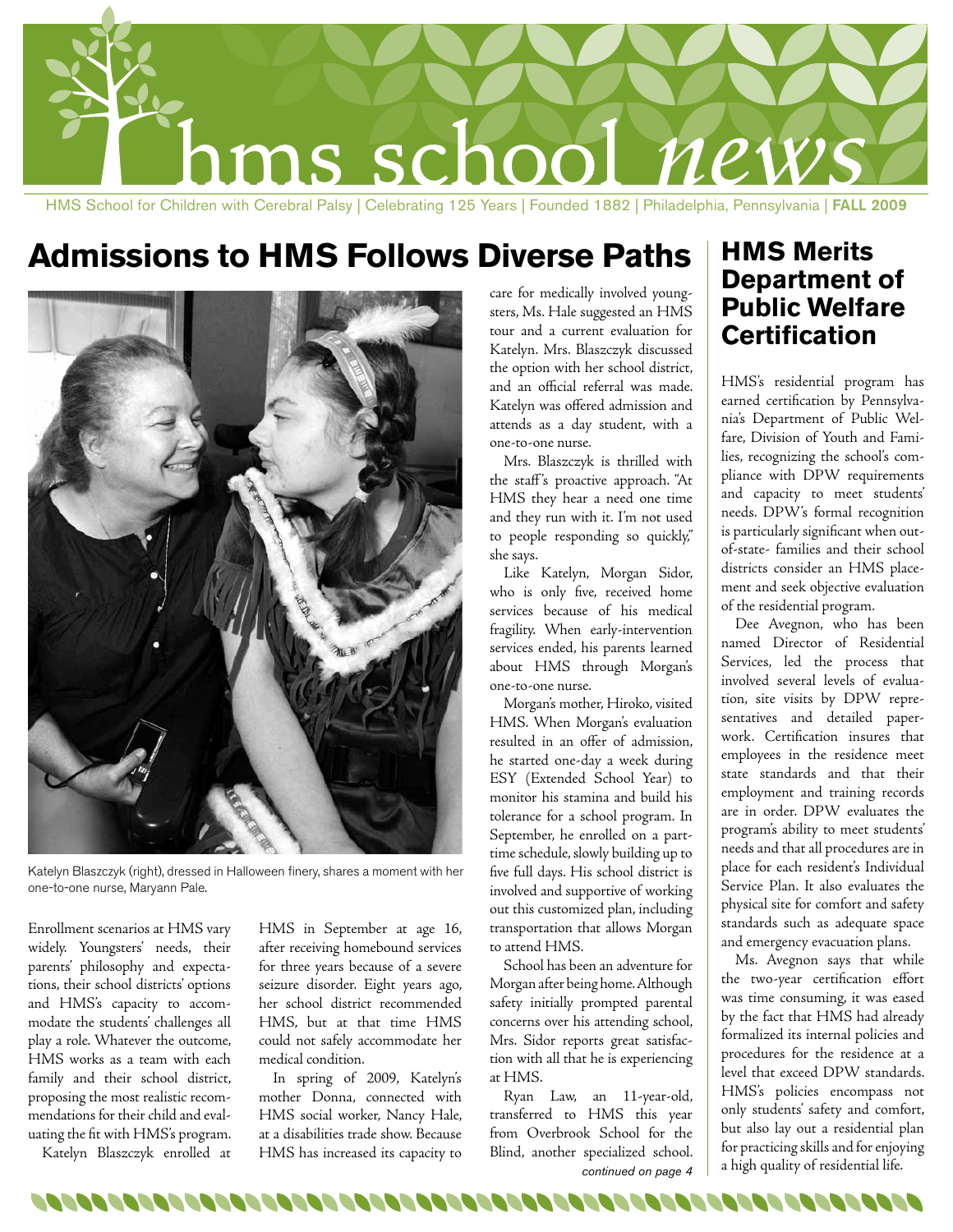

#### **Executive Director's Message**

By Diane L. Gallagher, PhD

This has been an exhilarating fall at HMS. We've integrated many new students. And with completion of the Gowen Education Wing, we've acclimated to new and renovated space for our programs. We love the opportunities it affords.

Larger, more comfortable spaces have been created to ease our work with students and accommodate their equipment. Several more spacious classrooms allow multiple activities to take place at one time. CNAs enjoy the convenience of better designed toilet and changing rooms. The art program relocated to a room with natural light in the hub of our education program. We are also renovating a larger, more accessible space for the Sensorium.

We now have a dedicated music space—the Nicholas Bracaglia Music Room. No longer an "itinerant" music therapist, Brad Biederman can maintain all of his materials and equipment in one place where students come to him for therapy, for small-group rehearsals and other music activities.

The Assistive Technologist now works from a centrally located office where she can respond more easily to staff requests and hold trainings. Nursing stations on both the lower and main levels ensure that nurses are accessible to students wherever their education and therapies take place. The Director of Residential services has moved to an office on the first floor of Harris Hall.

Our historic chapel, refurbished as the Vogt Student Center, is functioning well for resident students' after-school programs and as another location for group activities during the school day. The small dining room created as part of the new Harris Hall residence provides residents a cozier evening dining space as well as a quieter lunchtime option.

The construction phase for these projects demanded considerable patience and sacrifice. We're pleased to confirm that all have proved to be well designed and responsive to the needs of students and staff. We're very grateful both to our donors for making these improvements possible and to our staff for their flexibility.



# **HMS Enjoys Capital Improvement Projects**

The final phase of renovations to HMS's Gowen Education Wing is complete. The capital improvements effort that started several years ago with groundbreaking for Harris Hall, a state-of-the-art student residence, has now come full circle. Construction took place in several phases to allow uninterrupted school operations.

Students and staff are fully utilizing the enlarged classrooms, dedicated music room, new art room, activities room for resident students, more conveniently located nurses stations and critical office/training space for assistive technology. The school's day and residential programs now occupy separate wings, each designed to best accommodate students' needs and activities, yet also integrated, with a comfortable flow between them.

Receptions were held in recent months to dedicate the refurbished chapel as the Vogt Student Center in memory of Lorine E. Vogt, long-time HMS board member, benefactor and chair of the capital campaign; the Gowen Education Wing in honor of the Gowen family, whose members have served HMS since it founding in 1882; and the Nicholas Bracaglia Music Room that memorializes Nick, a much-loved HMS student.



Mary Ann Wilson took care of HMS students for 47 years before retiring in June. With warmth and understanding, she helped generations of youngsters adjust to HMS and enjoy school life.

Caregiving has been central to Mrs. Wilson's identity both at home and at work. She took responsibility for a younger sister and brother after their mother's death, and she reared a daughter.

She arrived at HMS in 1962 to become a house mother, at that time caring for children with polio. She shares anecdotes about youngsters she cared for and life at HMS almost 50 years ago. Over the decades, Mrs. Wilson saw many changes, as polio epidemics waned and the school focused on children with cerebral palsy. Today, she says, students' needs are so much more involved. But her philosophy in working with children has remained consistent.

She combines firmness and expectations with affection. "You have to get involved with the kids and let them get to know you…If a child is trying to tell you something, you



have to take the time to listen while they get their point across," she says. "You need to treat these children the way you treat your child at home."

Mrs. Wilson takes pleasure in watching children progress over time and believes in pushing and encouraging them to acquire new skills. "You can do it," she exhorts. "When you've worked hard with a child and you see later on that he has kept the skill, it's a great satisfaction."

Retirement has been short lived. Mrs. Wilson has returned a few hours a week to help with lunchtime feedings. She smiles, "HMS has been like my home away from home."



Mary Ann Wilson

### **Mary Ann Wilson: "Raising" HMS Students for 47 Years**

As a house mother at HMS in the early 1960's, Mary Ann Wilson fixes a young resident's hair.

### Guest Reader Sensations

Tommy Travers gets ready to touch "Jackie" the skink, with help from assistant teacher Karen Levin during a visit from Laurie Smith Wood, education director for the Elmwood Park Zoo. Emily Aiello looks on.

#### Visiting Legislator

PA State Representative Tom Murt greets Carolyn Millar, a student from his legislative district, during his recent tour of HMS to observe the school's specialized services.





# Hands On Learning

Skyler Granville demonstrates his communication device for Friends Central School students and their faculty chaperone during their first day at HMS as part of a three-day Service Learning Project. The teens will also return for two days next spring.

#### NEW SAVE THE DATE! **September 28, 2010**

 *"Serving All Students: Meeting the Needs of the Child with Complex Disabilities"*

at PaTTAN King of Prussia

A symposium for special education professionals hosted by HMS School has been rescheduled.



# Halloween Antics

Above: The three witches of HMS cast their spell at the Halloween dance. From left, Abby Guthrie, Shannon Ward and Ashley Overton, with assistant teacher Alyshia Reid.

Below: Ryan Law relaxes among his bathtub bubbles, with a smile from his dad, Steve.